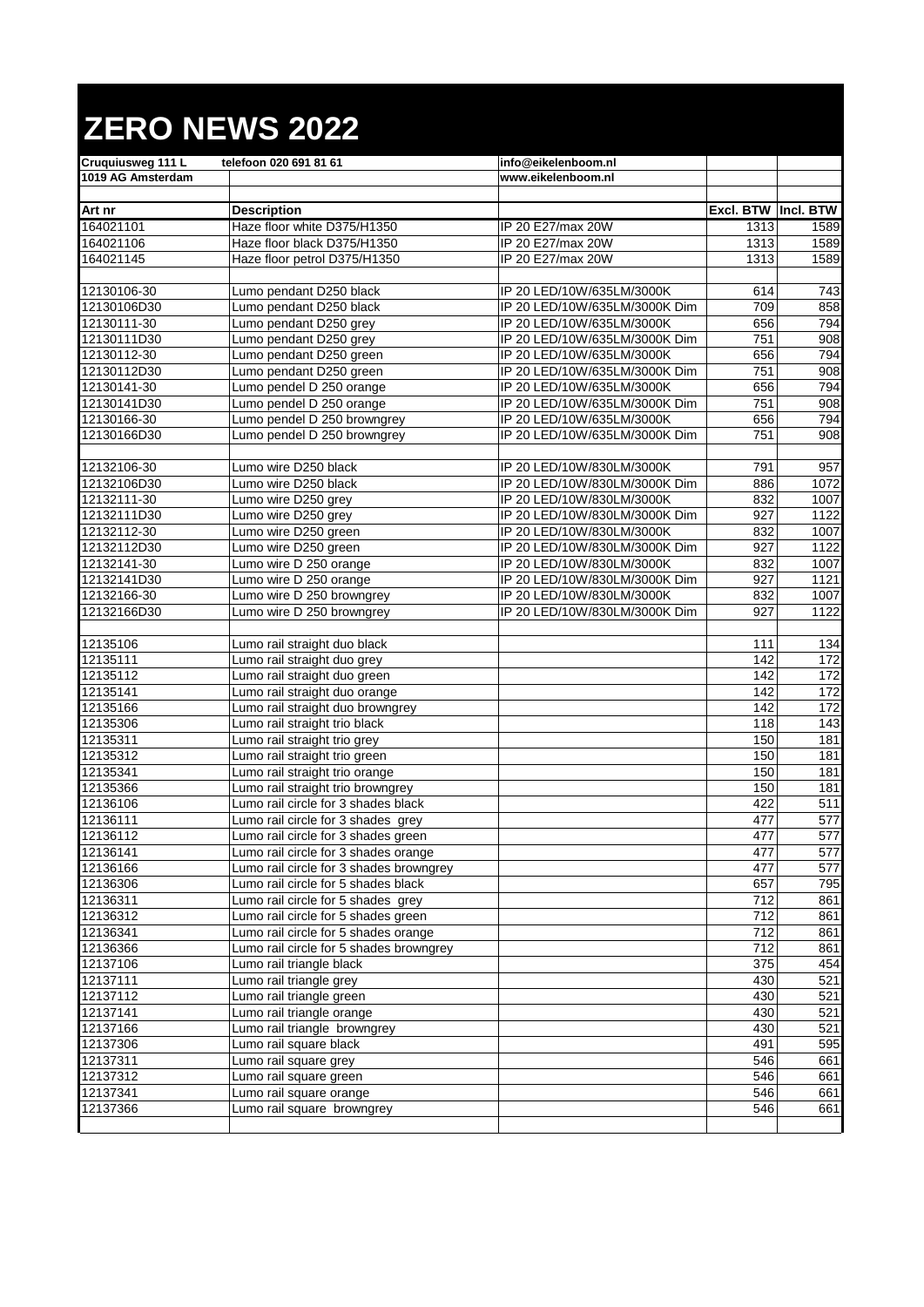| 19100306-30                | Bob pendant XL D400 black                                    | IP20 LED/955LM/14W                                   | 937        | 1133       |
|----------------------------|--------------------------------------------------------------|------------------------------------------------------|------------|------------|
| 19100306D30                | Bob pendant XL D400 black                                    | IP20 LED/955LM/14W Dim                               | 962        | 1164       |
| 19100301-30                | Bob pendant XL D400 white                                    | IP20 LED/955LM/14W                                   | 991        | 1200       |
| 19100301D30                | Bob pendant XL D400 white                                    | IP20 LED/955LM/14W Dim                               | 1016       | 1230       |
| 19100311-30                | Bob pendant XL D400 grey                                     | IP20 LED/955LM/14W                                   | 991        | 1200       |
| 19100311D30                | Bob pendant XL D400 grey                                     | IP20 LED/955LM/14W Dim                               | 1016       | 1230       |
| 19100341-30                | Bob pendant XL D400 Orange                                   | IP20 LED/955LM/14W                                   | 991        | 1200       |
| 19100341D30                | Bob pendant XL D400 Orange                                   | IP20 LED/955LM/14W Dim                               | 1016       | 1230       |
| 19100366-30                | Bob pendant XL D400 browngrey                                | IP20 LED/955LM/14W                                   | 991        | 1200       |
| 19100366D30                | Bob pendant XL D400 browngrey                                | IP20 LED/955LM/14W Dim                               | 1016       | 1230       |
|                            |                                                              |                                                      |            |            |
| S16210312                  | COMPOSE perforated large green                               | Ø195/H50 mm                                          | 131        | 159        |
| S16210311                  | COMPOSE perforated large grey                                | Ø195/H50 mm                                          | 131        | 159        |
| S16210306                  | COMPOSE perforated large blak                                | Ø195/H50 mm                                          | 131        | 159        |
| S16210301                  | COMPOSE perforated large white                               | Ø195/H50 mm                                          | 131        | 159        |
|                            |                                                              |                                                      |            |            |
| 12300109                   | Sprinkle D 120 oyster white                                  | IP20 LED/GU10/Max 7W                                 | 281        | 340        |
| 12300106                   | Sprinkle D 120 black                                         | IP20 LED/GU10/Max 7W                                 | 281        | 340        |
| 12300107                   | Sprinkle D 120 red                                           | IP20 LED/GU10/Max 7W                                 | 281        | 340        |
| 12300108                   | Sprinkle D 120 blue                                          | IP20 LED/GU10/Max 7W                                 | 281        | 340        |
| 12300145                   | Sprinkle D 120 brown                                         | IP20 LED/GU10/Max 7W                                 | 281        | 340        |
| 12300155                   | Sprinkle D 120 orche yellow                                  | IP20 LED/GU10/Max 7W                                 | 281        | 340        |
| 16041101-30                | Curve Crown D150 white                                       | IP20 LED 10W/710LM/3000K                             | 683        | 826        |
| 16041101D30                | Curve Crown D150 white                                       | IP20 LED 10W/710LM/3000K                             | 814        | 985        |
|                            |                                                              | IP20 LED 10W/710LM/3000K                             | 683        | 826        |
| 16041108-30<br>16041108D30 | Curve Crown D150 pigeon blue<br>Curve Crown D150 pigeon blue |                                                      | 814        | 985        |
| 16041112-30                | Curve Crown D150 green                                       | IP20 LED 10W/710LM/3000K<br>IP20 LED 10W/710LM/3000K | 683        | 826        |
| 16041112D30                |                                                              | IP20 LED 10W/710LM/3000K                             | 814        | 985        |
| 16041146-30                | Curve Crown D150 green<br>Curve Crown D150 ivory             | IP20 LED 10W/710LM/3000K                             | 683        | 826        |
| 16041146D30                | Curve Crown D150 ivory                                       | IP20 LED 10W/710LM/3000K                             | 814        | 985        |
| 16041301-30                | Curve Crown D200 white                                       | IP20 LED 10W/774LM/3000K                             | 709        | 858        |
| 16041301D30                | Curve Crown D200 white                                       | IP20 LED 10W/774LM/3000K                             | 840        | 1016       |
| 16041308-30                | Curve Crown D200 pigeon bluelå                               | IP20 LED 10W/774LM/3000K                             | 709        | 858        |
| 16041308D30                | Curve Crown D200 pigeon blueblå                              | IP20 LED 10W/774LM/3000K                             | 840        | 1016       |
| 16041312-30                | Curve Crown D200 green                                       | IP20 LED 10W/774LM/3000K                             | 709        | 858        |
| 16041312D30                | Curve Crown D200 green                                       | IP20 LED 10W/774LM/3000K                             | 840        | 1016       |
| 16041346-30                | Curve Crown D200 ivory                                       | IP20 LED 10W/774LM/3000K                             | 709        | 858        |
| 16041346D30                | Curve Crown D200 ivory                                       | IP20 LED 10W/774LM/3000K                             | 840        | 1016       |
| 16041501-30                | Curve Crown D300 white                                       | IP20 LED 10W/783LM/3000K                             | 765        | 925        |
| 16041501D30                | Curve Crown D300 white                                       | IP20 LED 10W/783LM/3000K                             | 896        | 1084       |
| 16041508-30                | Curve Crown D300 pigeon blue                                 | IP20 LED 10W/783LM/3000K                             | 765        | 925        |
| 16041508D30                | Curve Crown D300 pigeon blue                                 | IP20 LED 10W/783LM/3000K                             | 896        | 1084       |
| 16041512-30                | Curve Crown D300 green                                       | IP20 LED 10W/783LM/3000K                             | 765        | 925        |
| 16041512D30                | Curve Crown D300 green                                       | IP20 LED 10W/783LM/3000K                             | 896        | 1084       |
| 16041546-30                | Curve Crown D300 ivory                                       | IP20 LED 10W/783LM/3000K                             | 765        | 925        |
| 16041546D30                | Curve Crown D300 ivory                                       | IP20 LED 10W/783LM/3000K                             | 896        | 1084       |
|                            |                                                              |                                                      |            |            |
| 12120106-30                | Slice pendant black                                          | IP 20 LED/11W/884LM/3000K                            | 525        | 636        |
| 12120106D30                | Slice pendant black                                          | IP 20 LED/11W/884LM/3000K Dali                       |            |            |
| 12121106                   | Slice pendant black                                          | IP 20 GU10/Max 7W                                    | 410        | 496        |
| S60155-A                   | Slice absorbent D 375 mm light grey 60155                    |                                                      | 157        | 189        |
| S60900-A                   | Slice absorbent D 375 mm black 60900                         |                                                      | 157        | 189        |
| S64148-A                   | Slice absorbent D 375 mm pink 64148                          |                                                      | 157        | 189        |
| S62068-A                   | Slice absorbent D 375 mm yellow 62068                        |                                                      | 157        | 189        |
| S68160-A                   | Slice absorbent D 375 mm green 62068                         |                                                      | 157        | 189        |
| S61174-A                   | Slice absorbent D 375 mm beige 61174                         |                                                      | 157        | 189        |
| S63058-A                   | Slice absorbent D 375 mm red 63058                           |                                                      | 157        | 189        |
| S61176-A                   | Slice absorbent D 375 mm brown 61176                         |                                                      | 157        | 189        |
| S61226-A                   | Slice absorbent D 375 mm light brown 61226                   |                                                      | 157        | 189        |
| S61225-A                   | Slice absorbent D 375 mm greybeige 61225                     |                                                      | 157        | 189        |
| S67046-A                   | Slice absorbent D 375 mm blue 67046                          |                                                      | 157        | 189        |
| S66169A                    | Slice absorbent D 375 mm light blue 66169                    |                                                      | 157        | 189        |
|                            | Slice absorbent D 580 mm light grey 60155                    |                                                      |            |            |
| S60155-1-B<br>S60900-1-B   | Slice absorbent D 580 mm black 60900                         |                                                      | 345<br>345 | 418<br>418 |
|                            |                                                              |                                                      |            |            |
| S60155-3-B                 | Slice absorbent D 800 mm light grey 60155                    |                                                      | 783        | 947        |
| S60900-3-B                 | Slice absorbent D 800 mm black 60900                         |                                                      | 783        | 947        |
|                            |                                                              |                                                      |            |            |